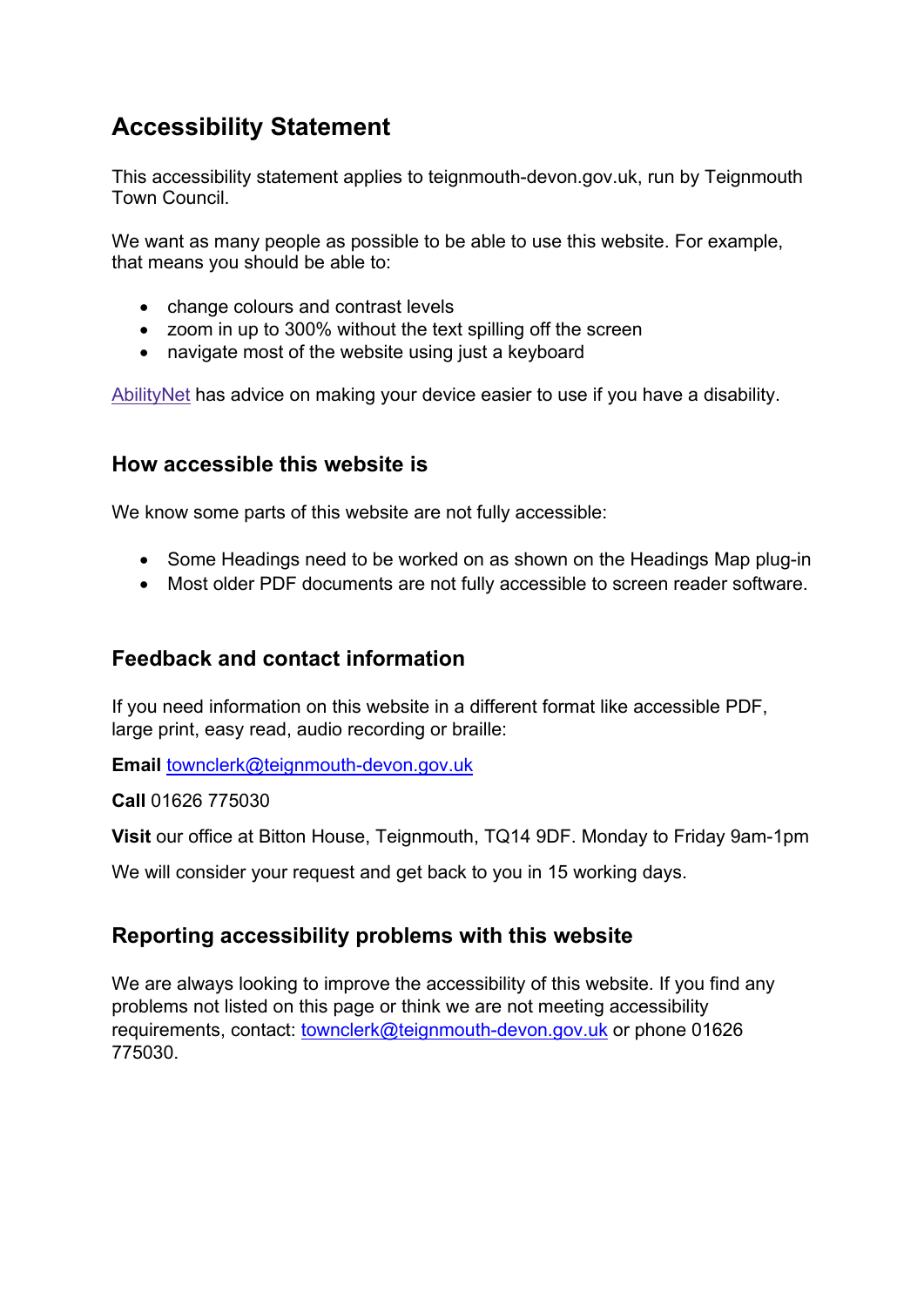## **Enforcement procedure**

The Equality and Human Rights Commission (EHRC) is responsible for enforcing the Public Sector Bodies (Websites and Mobile Applications) (No. 2) Accessibility Regulations 2018 (the 'accessibility regulations'). If you are not happy with how we respond to your complaint, contact the Equality [Advisory](https://www.equalityadvisoryservice.com/) and Support Service [\(EASS\).](https://www.equalityadvisoryservice.com/)

## **Technical information about this website's accessibility**

Teignmouth Town Council is committed to making its website accessible, in accordance with the Public Sector Bodies (Websites and Mobile Applications) (No. 2) Accessibility Regulations 2018.

## **Compliance status**

This website is partially compliant with the Web Content [Accessibility](https://www.w3.org/TR/WCAG21/) Guidelines [version](https://www.w3.org/TR/WCAG21/) 2.1 AA standard, due to the non-compliances listed below.

### **Non-accessible content**

We have tested the accessibility that represent the breadth of content across our website. Some parts of the website may not work for everyone.

If you find something that does not work that we have missed, remember to email [townclerk@teignmouth-devon.gov.uk](mailto:townclerk@teignmouth-devon.gov.uk) or phone 01626 775030.

Below are known issues that we are working on to fix.

#### **Inaccessible documents**

Many of our older PDFs and Word documents do not meet accessibility standards for example, they may not be structured so they are accessible to a screen reader. [See WCAG 2.1 success criterion 4.1.2 \(name, role value\)](https://www.w3.org/TR/WCAG21/#name-role-value)

Documents from September 2018 have been changed. Documents before this date are not required to be changed.

#### **Headings**

There may be pages with insufficient heading structure. [See WCAG Success](https://www.w3.org/TR/WCAG21/#headings-and-labels)  Criterion 2.4.6 [Headings and Labels](https://www.w3.org/TR/WCAG21/#headings-and-labels)

We will correct headings as we review each page.